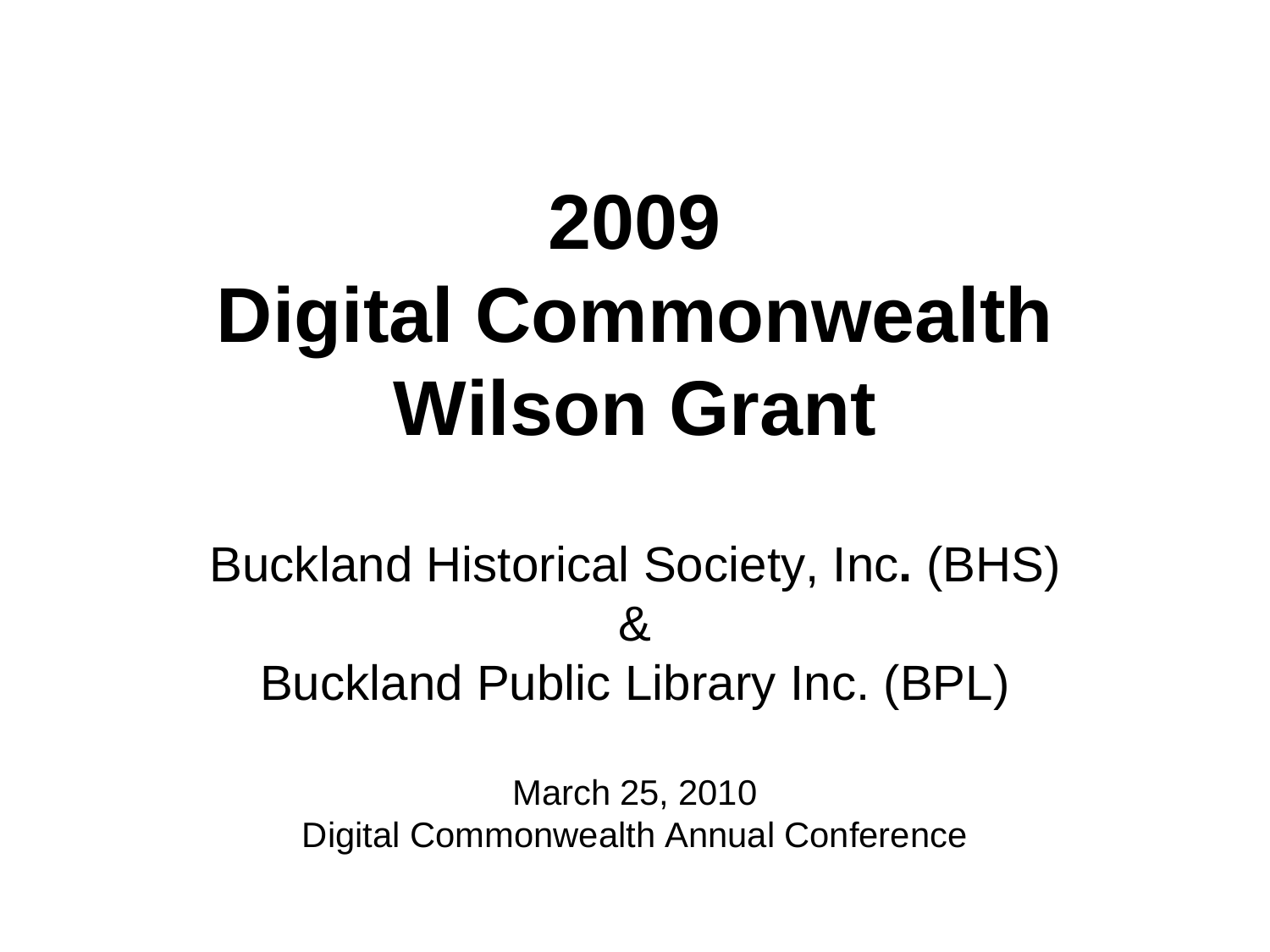#### Project Partnership

Tina Peters, BHS President-Elect & Lois Holm, BPL Trustee

Buckland Historical Society, Inc**.** (BHS) P.O.Box 88 Buckland MA 01338 email: bucklandhistoricalsociety@hotmail.com 413-625-9629 Tina Peters [heylady@mapinternet.com](mailto:heylady@mapinternet.com)

Buckland Public Library, Inc. (BPL) 30 Upper Street P.O.Box 149 Buckland MA 01338 (413) 625-9412 [www.bucklandpubliclibrary.org](http://www.bucklandpubliclibrary.org/) (413) 625-2486 hholm@crocker.com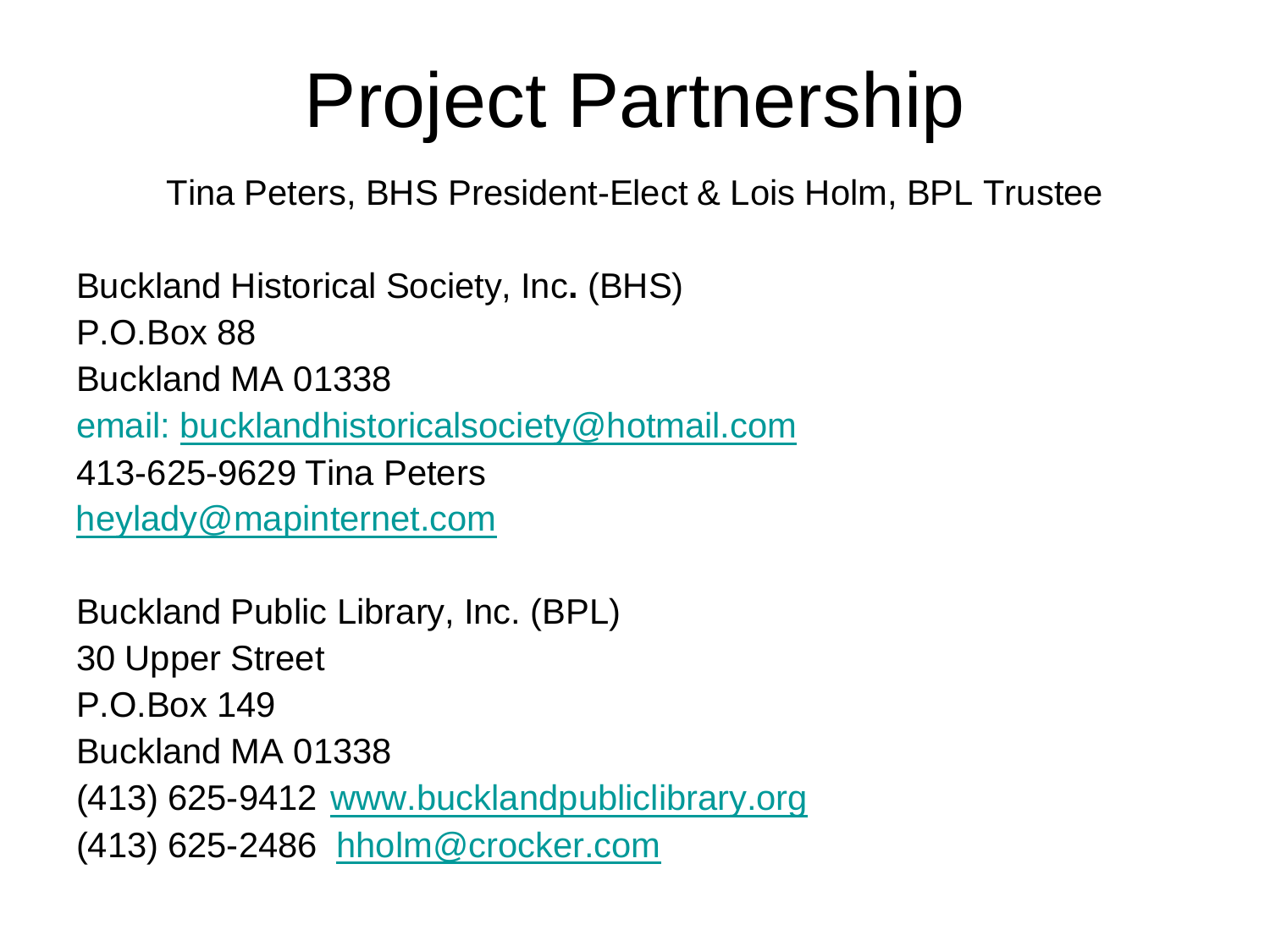# Finding out about the Grant

- Passion for history & genealogy
- Feb. 26, 2009 email forwarded by Liz Jacobson-Carroll, Buckland Librarian
- Grant workshop: March 10, 2009 10am-Noon at Western Mass Regional Library System in Whately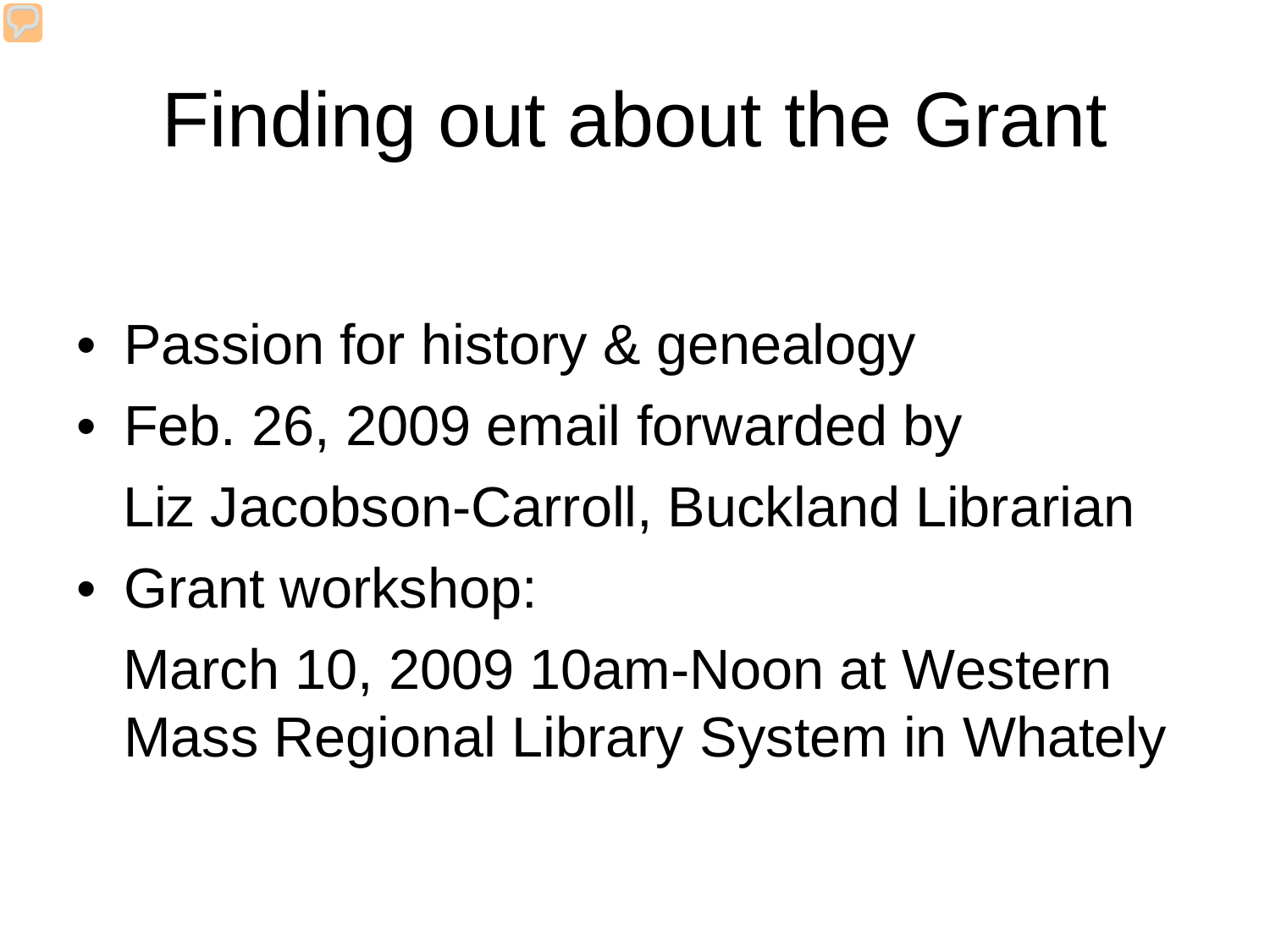# Creating the Partnership

Who needs to know what?

- Approval from trustees of BHS
- Advance information sent to BPL trustees
- Meeting & approval from BPL trustees
- Obtaining letters of commitment
- Completing the application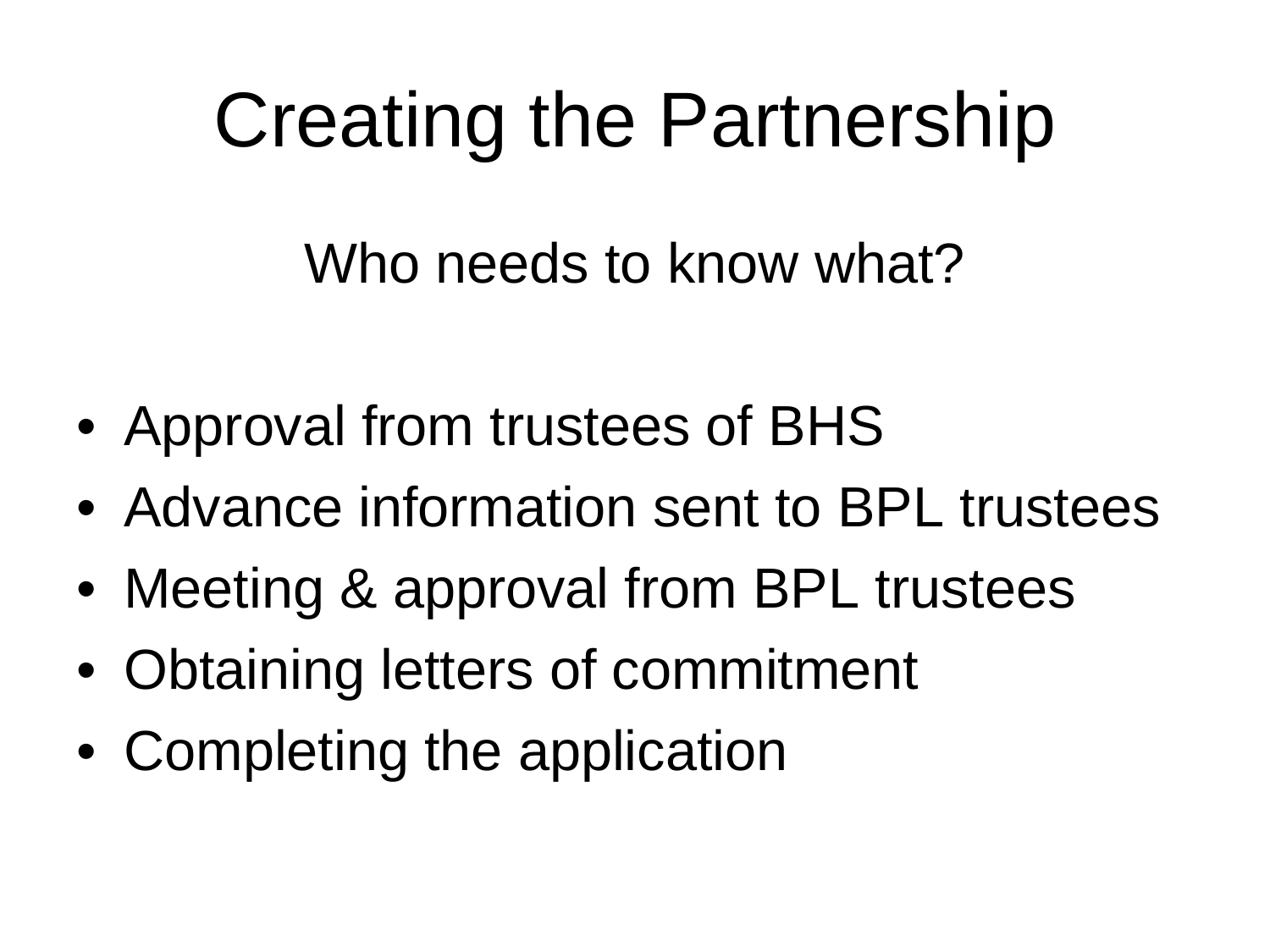# Postcard Mailing

July 2009

#### BUCKLAND HISTORICAL SOCIETY CALLING FOR VOLUNTEERS!

In partnership with the Buckland Public Library: Help select and catalog items in our joint collections to be digitized to appear on the internet at www.digitalcommonwealth.org and http://dlib.cwmars.org

Contacts: Tina Peters 413-625-9629 heylady@mapinternet.com Lois Holm 413-625-2486 hholm@crocker.com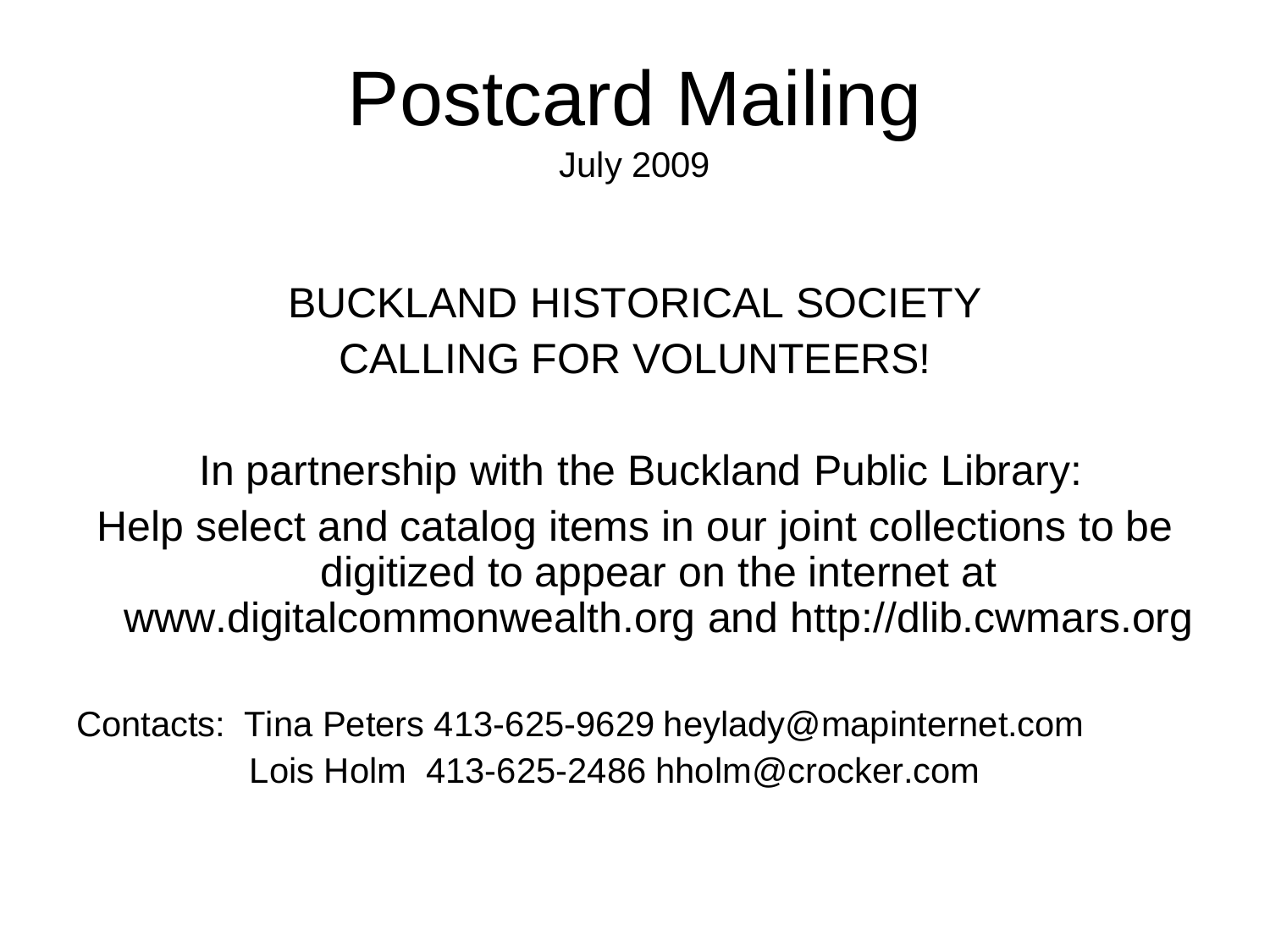# The Project Team

- Sue Chadwick
- Edith Gerry
- Lois Holm
- Sharon Labelle
- Tina Peters
- Pamela Sand
- Shirley Scott
- Muriel Shippee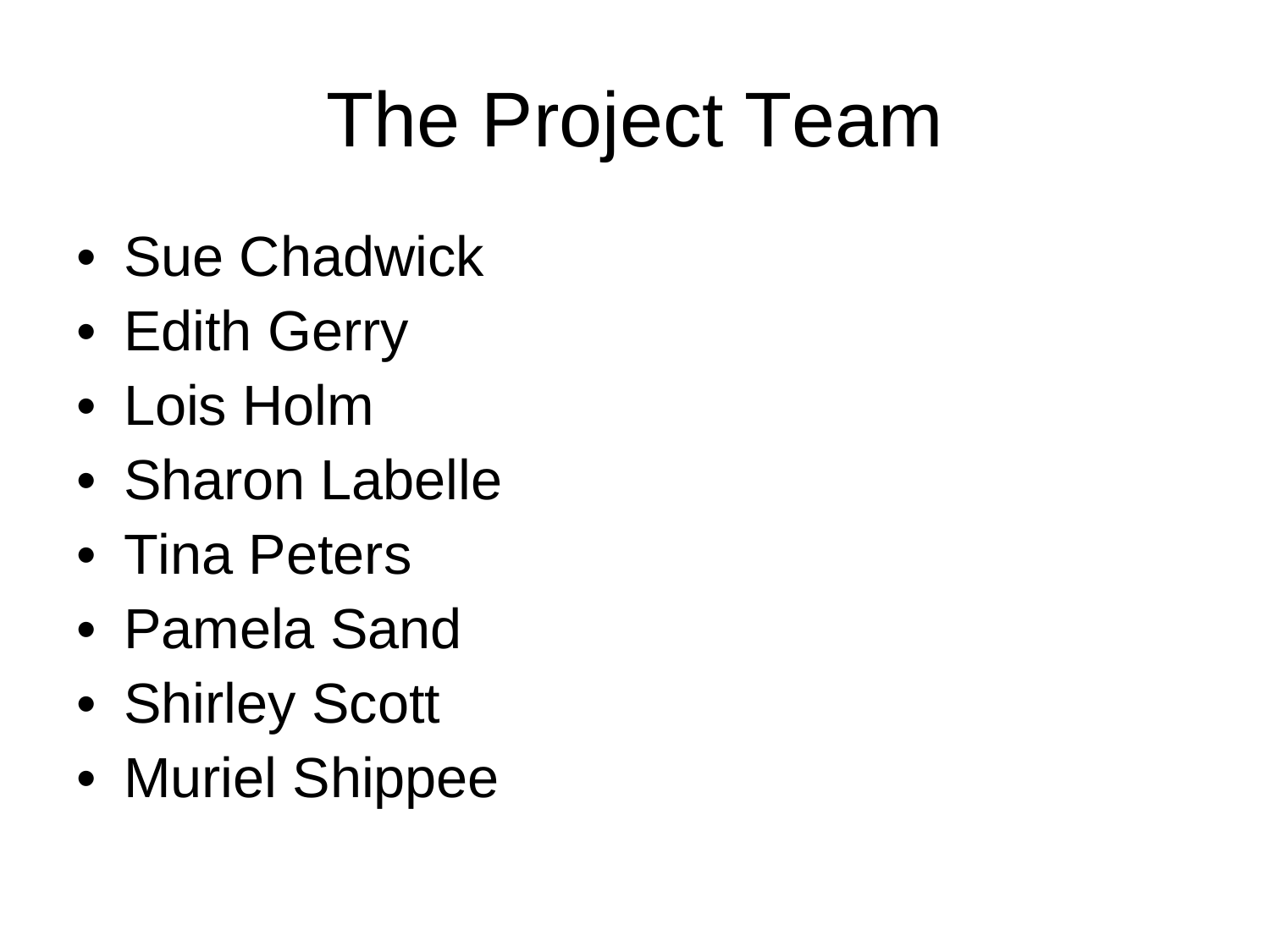#### Timeline

Projects may begin July 1, 2009 and must be completed by June 30, 2010

- May 1, 2009 **-** Application Deadline
- June 2009 Award Notification
- July Aug 2009: Determine final selection of materials to be digitized from BPL and BHS collections
- Sept Dec 2009: On-site photography of threedimensional items; cataloging and metadata creation
- Jan Mar 2010: Send metadata; Arrange for scanning at CWMARS Digital Treasures in Worcester
- Apr June 2010: Images appear on Digital Treasures & Digital Commonwealth
- Fall 2010: Display part of digitized collection at BPL as part of celebration of BPL's new wing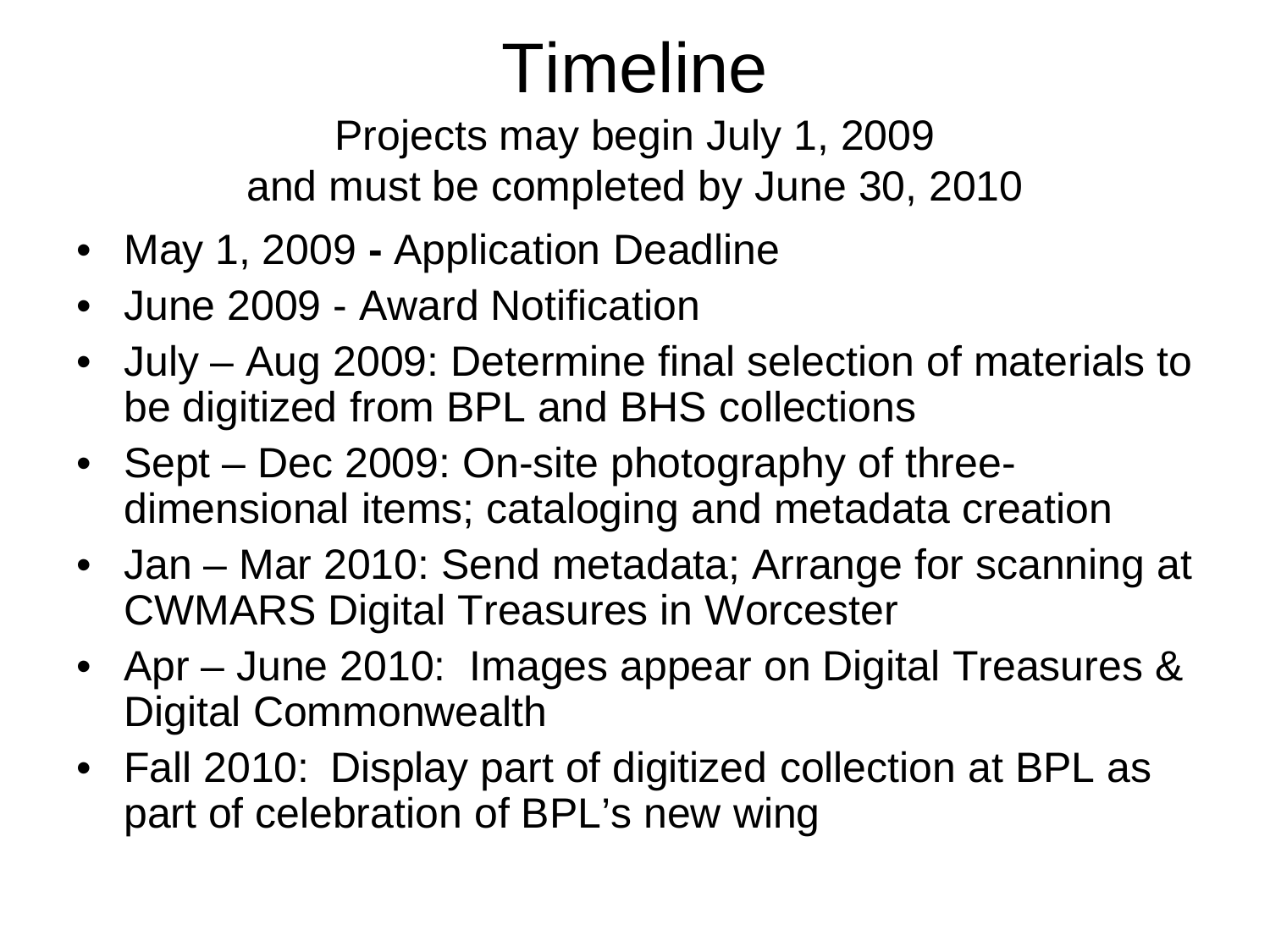# **Meetings**

- 1<sup>st</sup> organizational meeting Aug 18, 2009 w/Julie Bartlett, Archivist Forbes Library & Digital Commonwealth liaison
- Team chose to make selection decisions by consensus
- Met 1 to 2 times monthly
- Meetings average about 1-1/2 hours each
- Clear agendas
- Comprehensive meeting notes
- Tracking list with assignments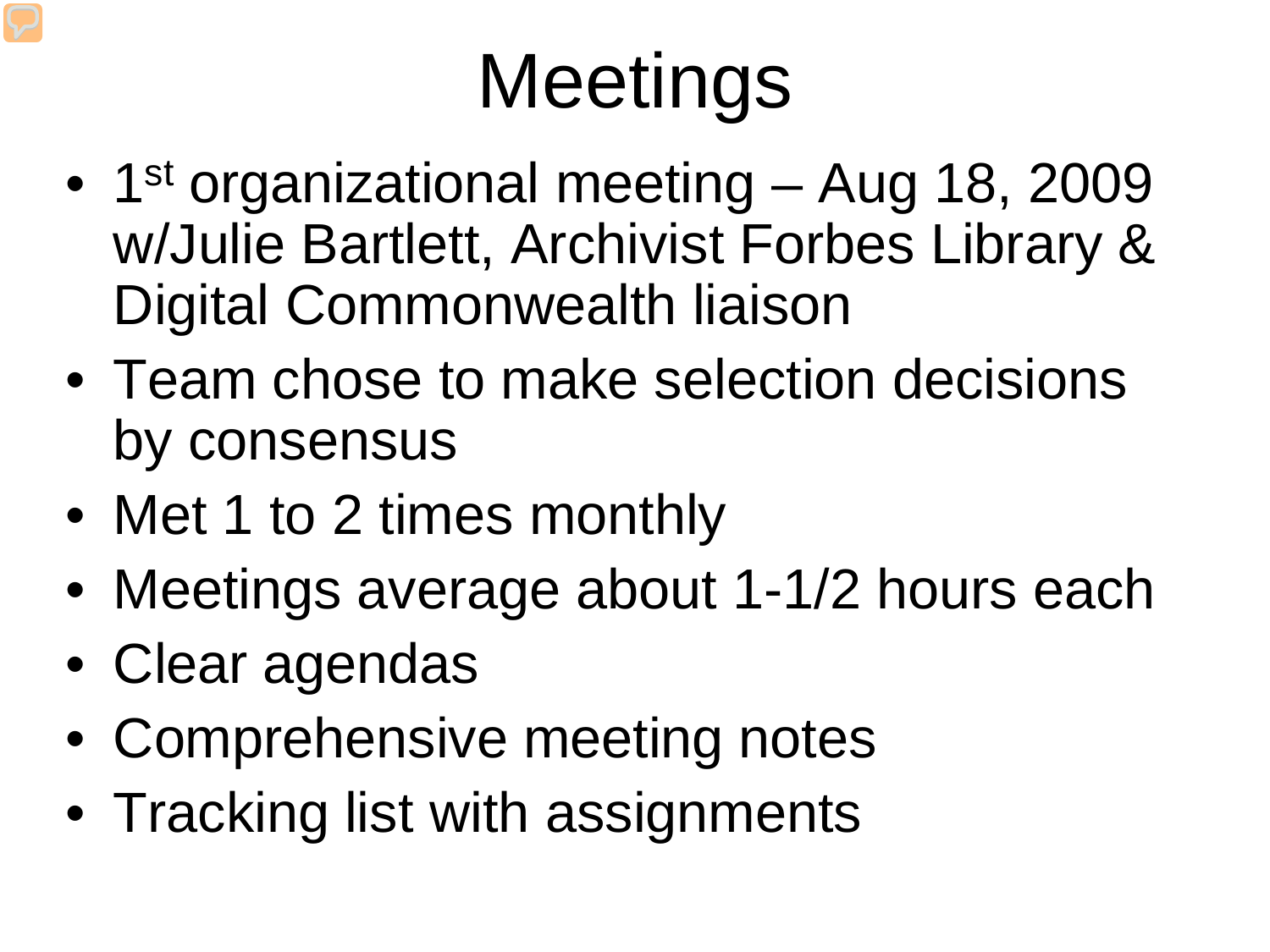#### Selection Process

#### 5 Themes

- INDUSTRY & AGRICULTURE
- LIBRARY, EDUCATION, SCHOOL DAYS
- THE ARTS
- COMMUNITY LIFE & RELIGION
- MARY LYON

Focus on Buckland Center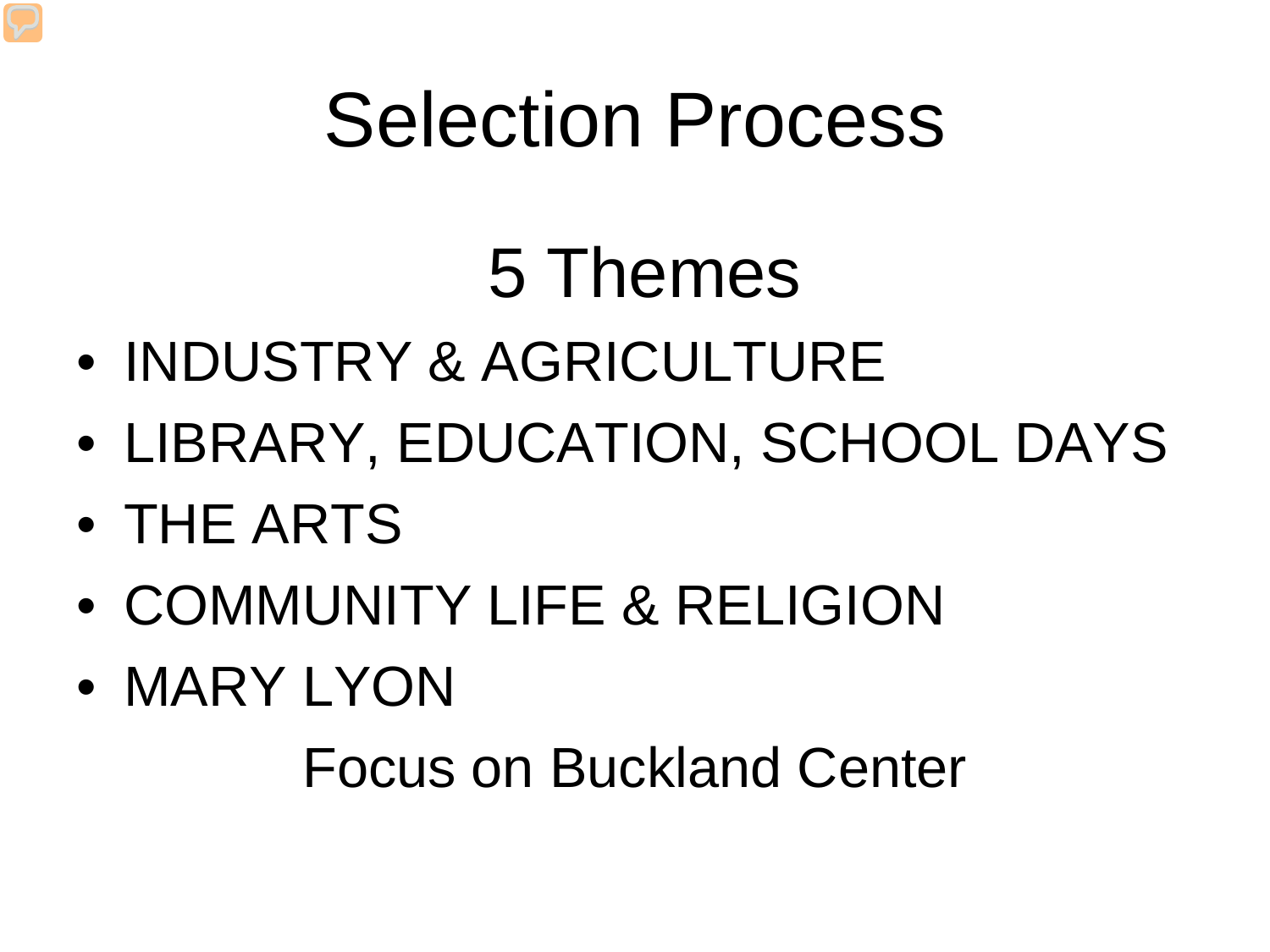## What to choose?

#### • Selection process

- No right or wrong selection of items
- Does not have to have particular theme can be a sampling of collection
- If an item is fragile, digitize it. Put the digitized item on display and pack away the original.
- If considering a portrait/picture of people, determine whether they are persons of interest to the general population – a founding person of the town, someone famous (although general photos are still appropriate, showing way of life, dress, etc.)
- Perfect and complete descriptions are NOT necessary. Unidentified places/people may be identified by people searching the website.
- $-$  Mystery items could be solved by the public  $\odot$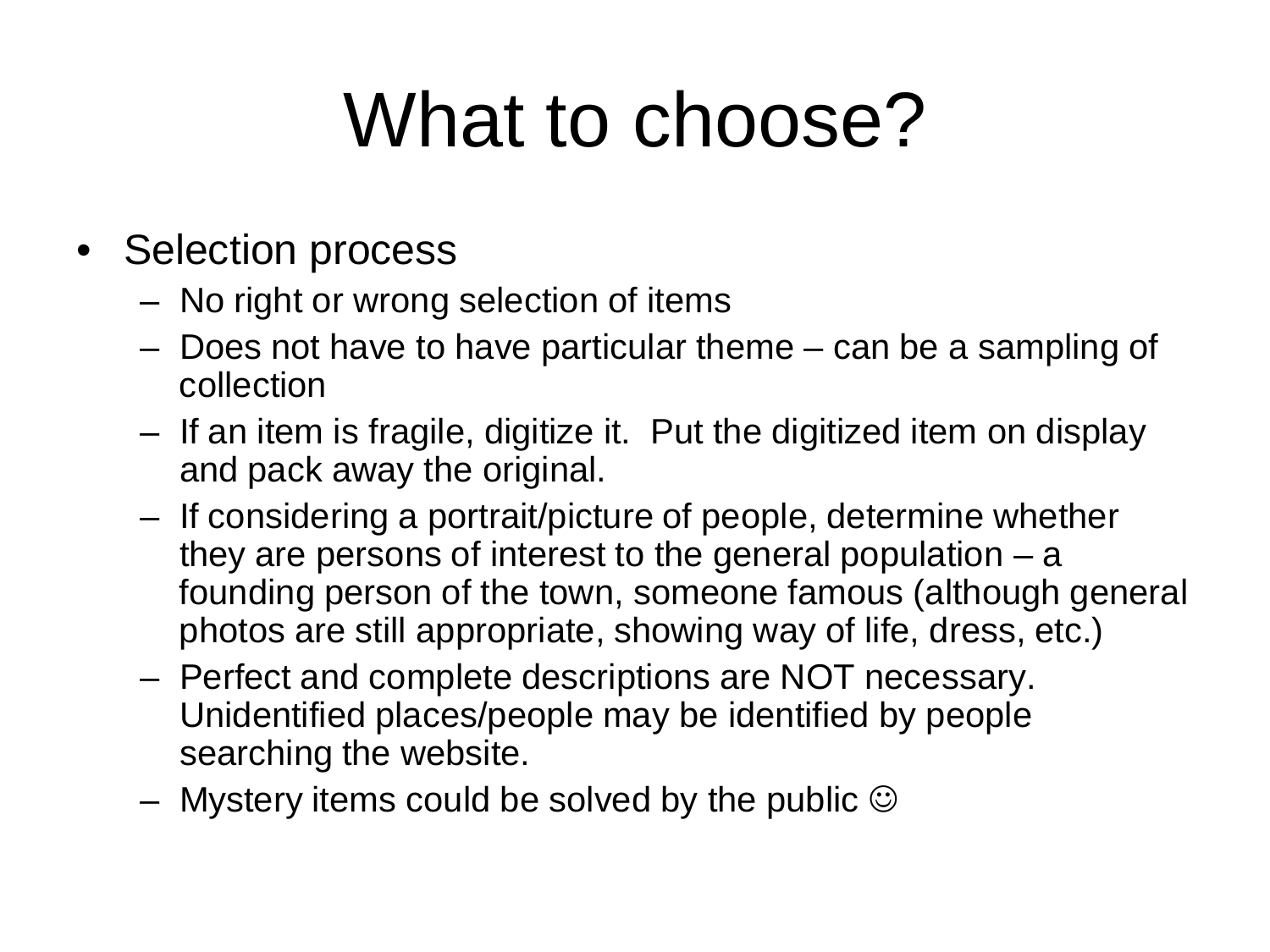#### How we chose…

- Wandered around...
- Asked, "What makes sense for the 5 themes and what interests US!"
- Asked, "What would interest general public; historians, genealogists and students of all ages?"
- Considered items from BPL; BHS Museum; and BHS Wilder Homestead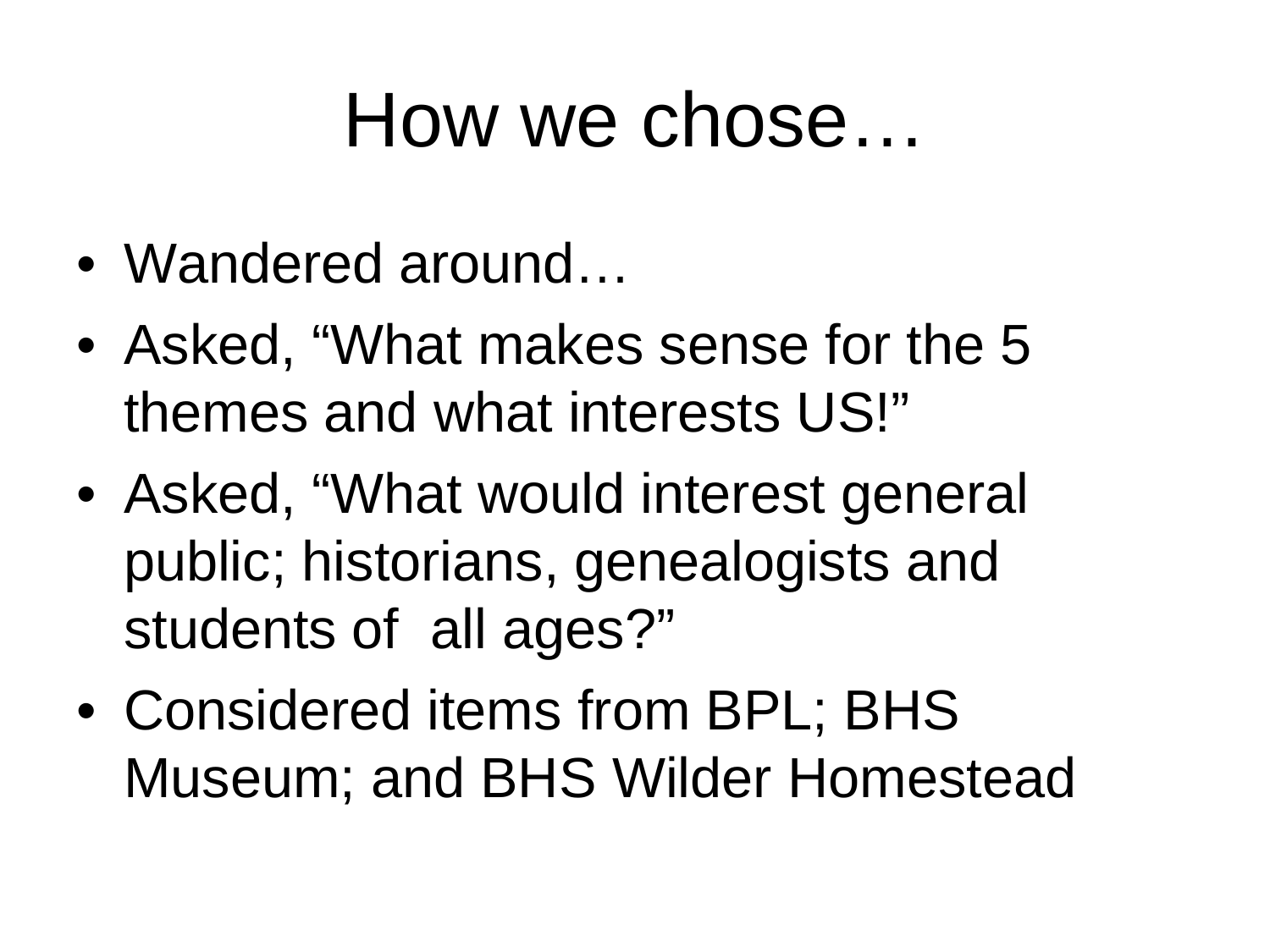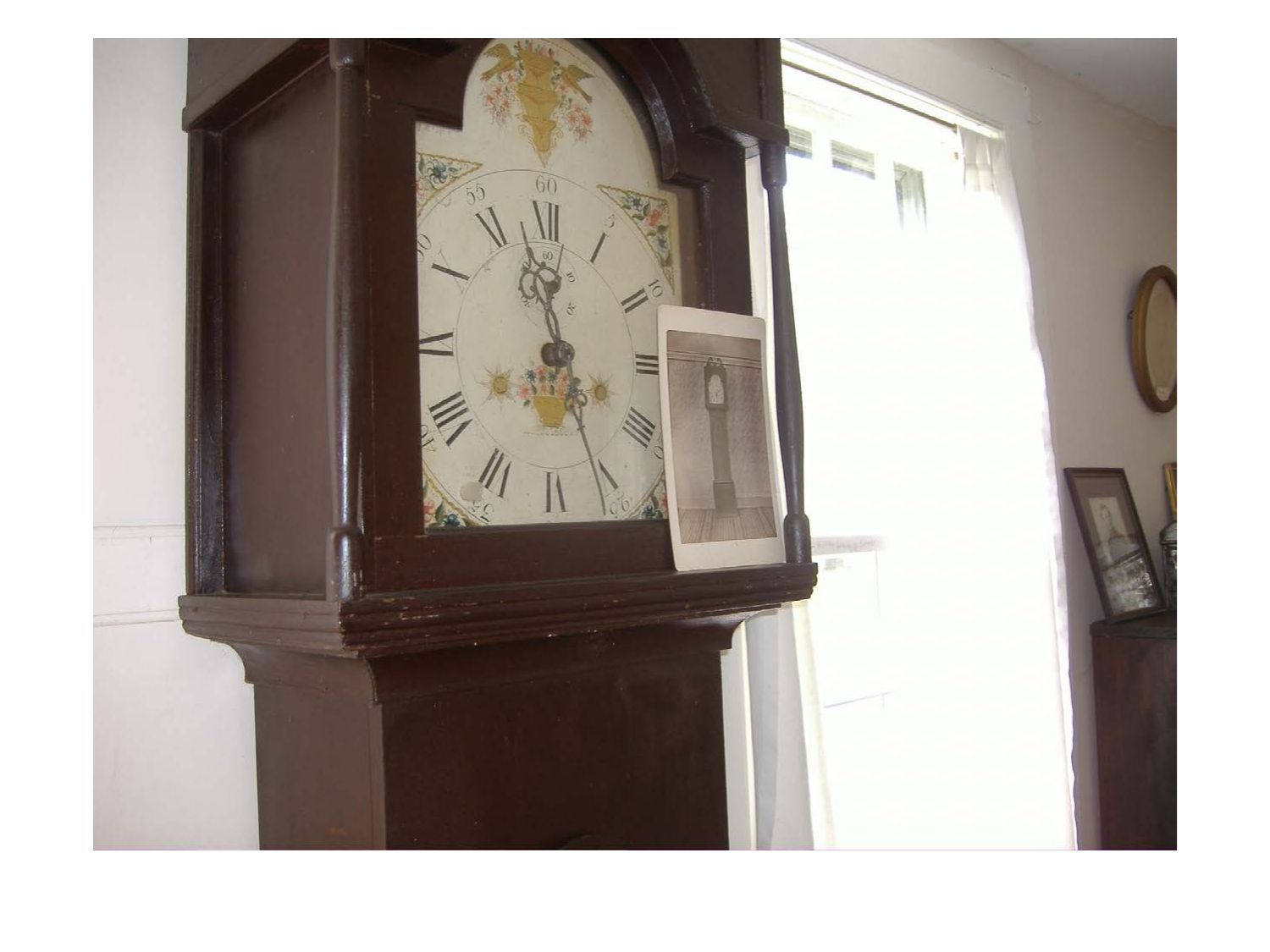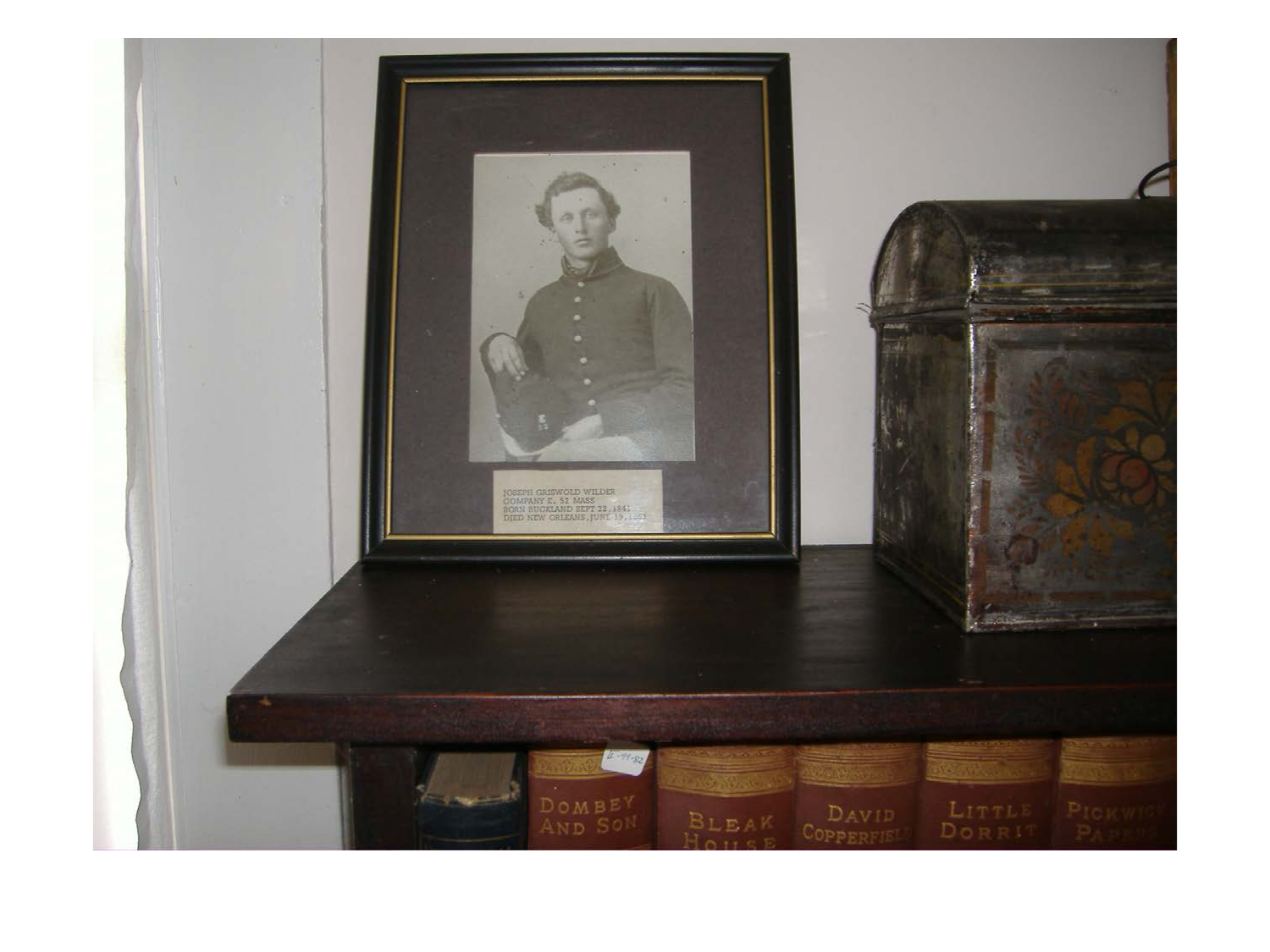dunls THIS CERTIFIES THAT Carl S. Milman Having completed the Course of Study prescribed for the Grammar Scheels is hereby presented with THUS DIPLOMA and entitled to enter the High School without further examination. Given at Buckland Massachusetts this 9th day of June A.D. 1916 Atthur It Symmetric sauce Samuel H Walley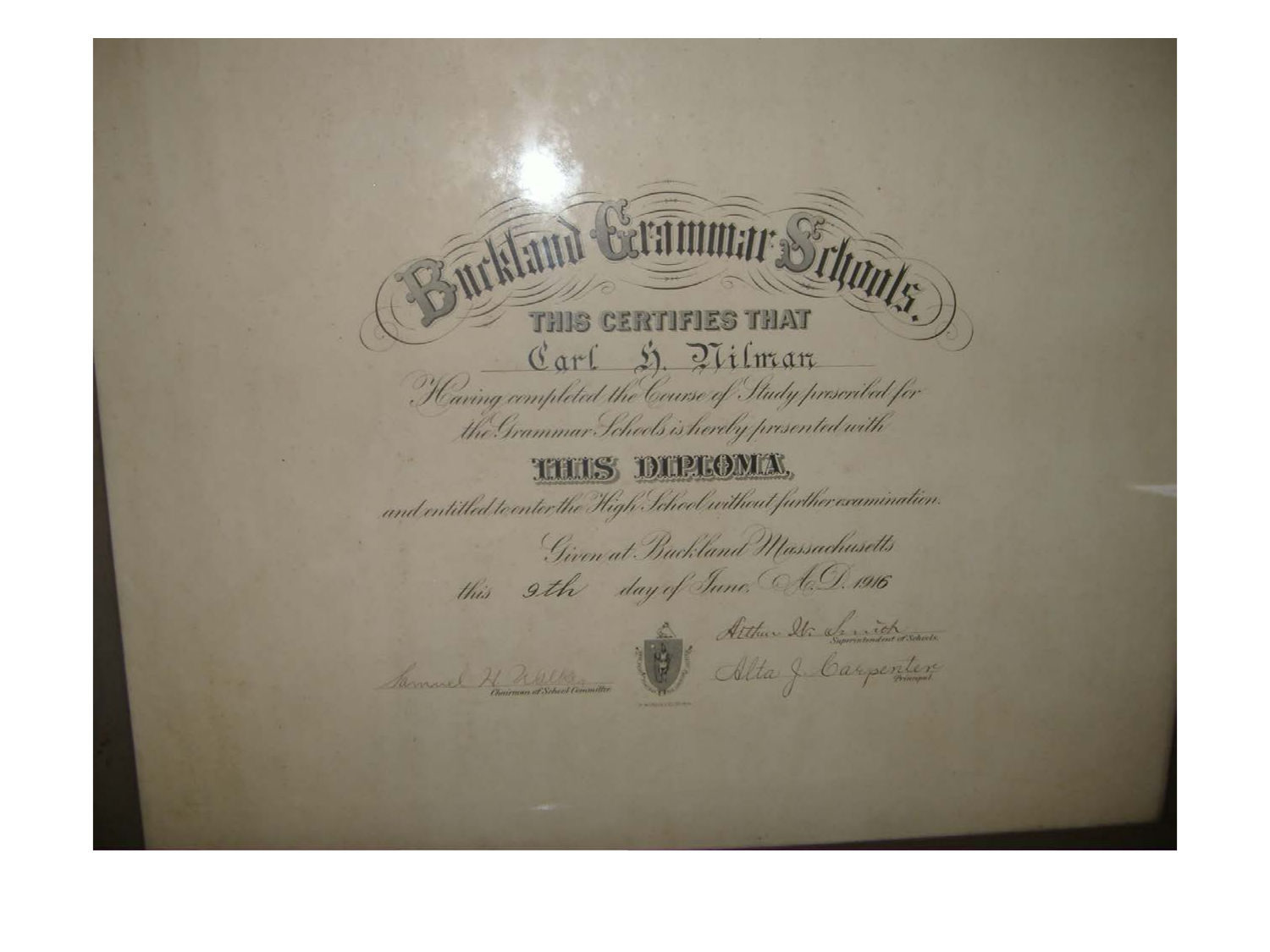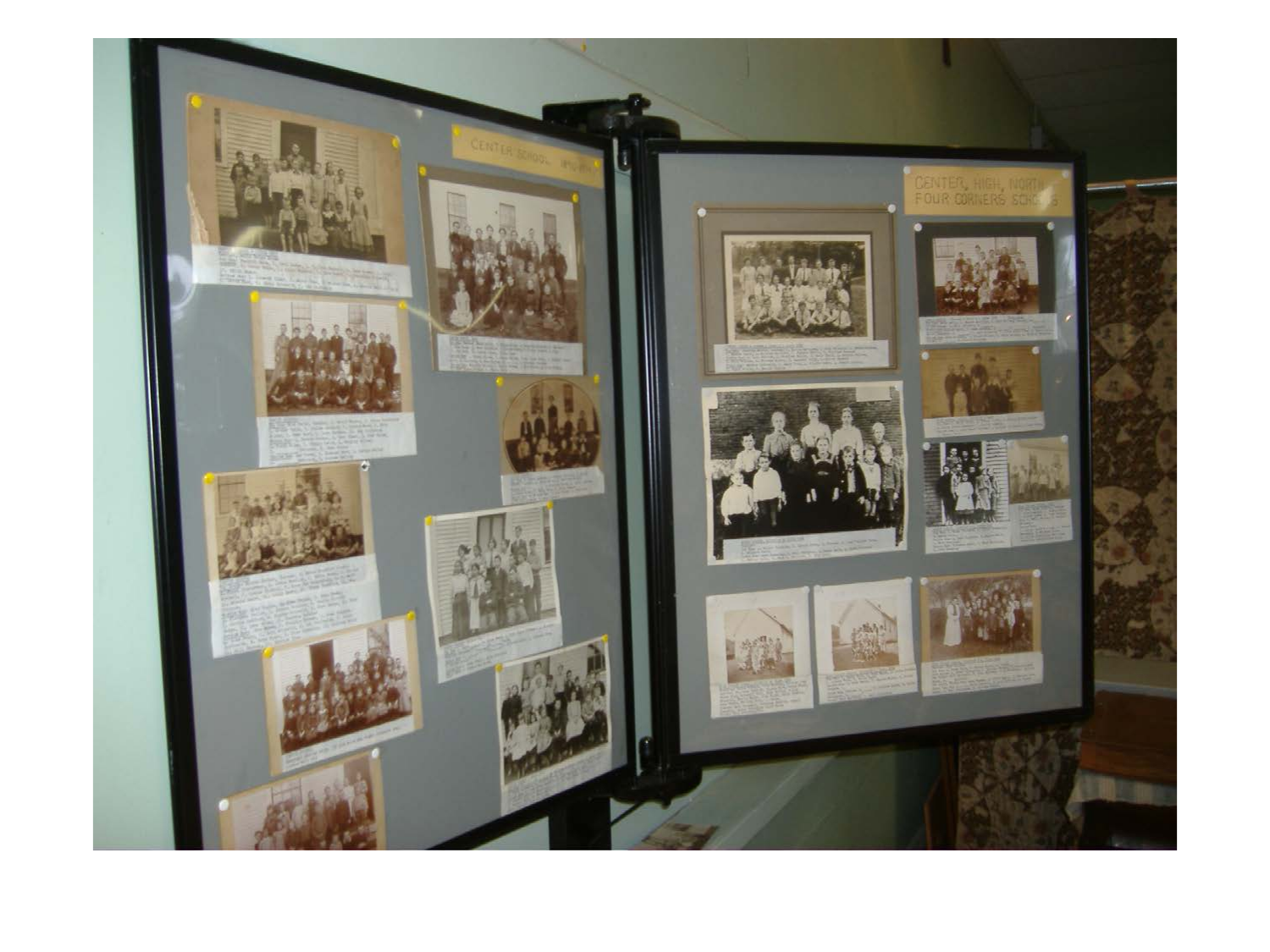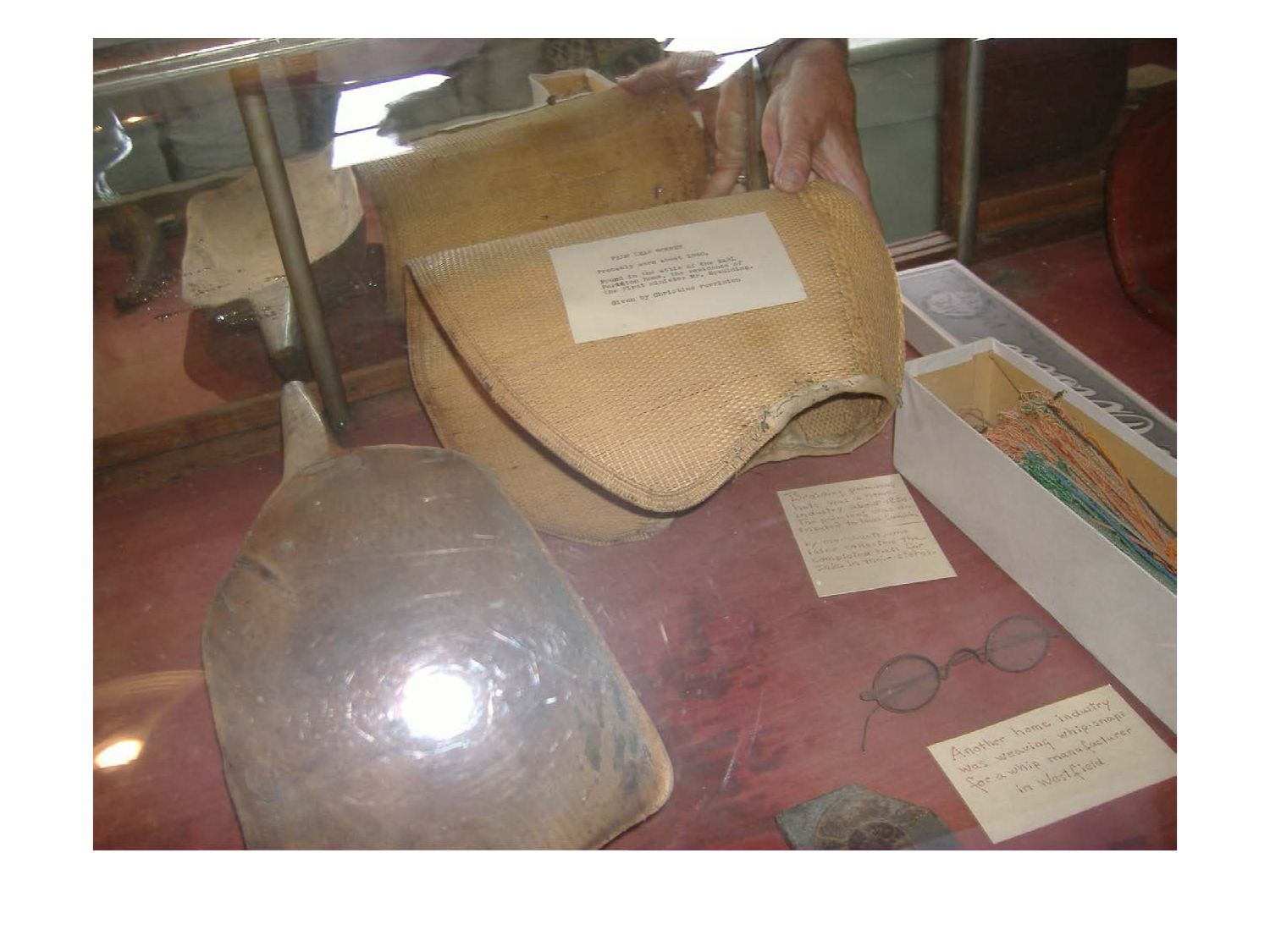#### Creating Descriptions=MetaData

- Met w/Julie Bartlett to review Dublin Core Standards and Library of Congress Subject **Authorities**
- Utilized gifts and talents of each Project Team member (research; writing; auditing; photography; editing…)
- Assigned each item (or majority of items)
- Created a template for word document
- Reviewed each with everyone
- Sent the final data via "copy & paste"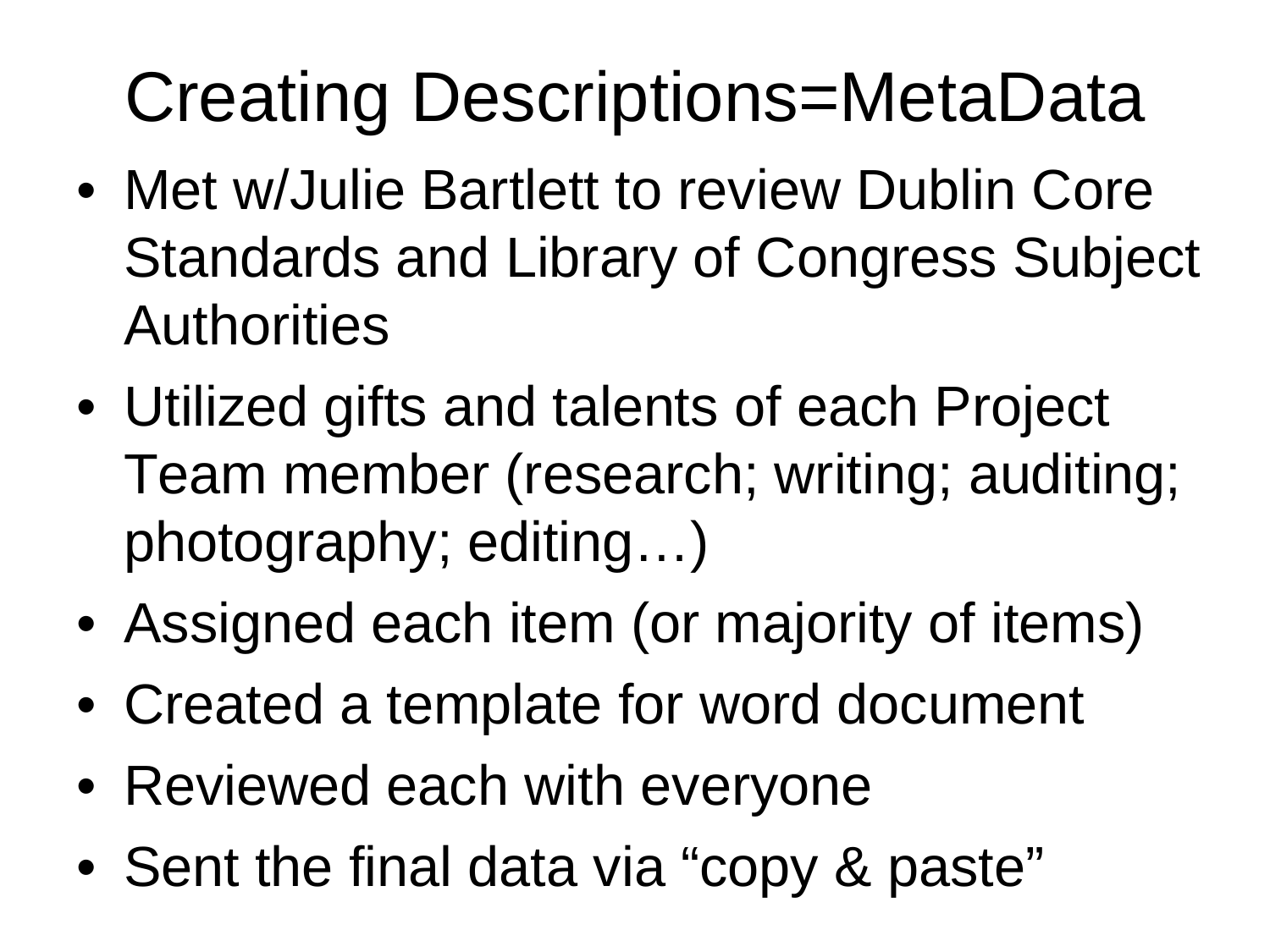#### **Template**

#### STANDARD SET UP FOR DIGITAL TREASURES DUBLIN CORE RECORD FORM

BARCODE: LIBRARY/INSTITUTION: Buckland Public Library, Inc. & Buckland Historical Society, Inc. CITY/TOWN: Buckland CATALOGER: Tina Peters EMAIL: heylady@mapinternet.com DATE SUBMITTED default: YYYY-MM-DD TITLE: CREATOR: SUBJECT: DESCRIPTION: PUBLISHER default: C/WMARS CONTRIBUTOR: DATE of item YR-MO-DAY or YR?: TYPE: Image or Text or Image;Text FORMAT: image/jpg or text/html IDENTIFIER our catalog number: SOURCE: LANGUAGE: en-US RELATION: Item is in the Buckland Public Library, Inc. 30 Upper Street, P.O.Box 149, Buckland Massachusetts 01338 www.bucklandpubliclibrary.org **or** Buckland Historical Society, Inc. Upper Street, P.O.Box 88, Buckland Massachusetts 01338 email: bucklandhistoricalsociety@hotmail.com COVERAGE (if Buckland: Latitude: 42.60 N, Longitude: 72.77 W): RIGHTS: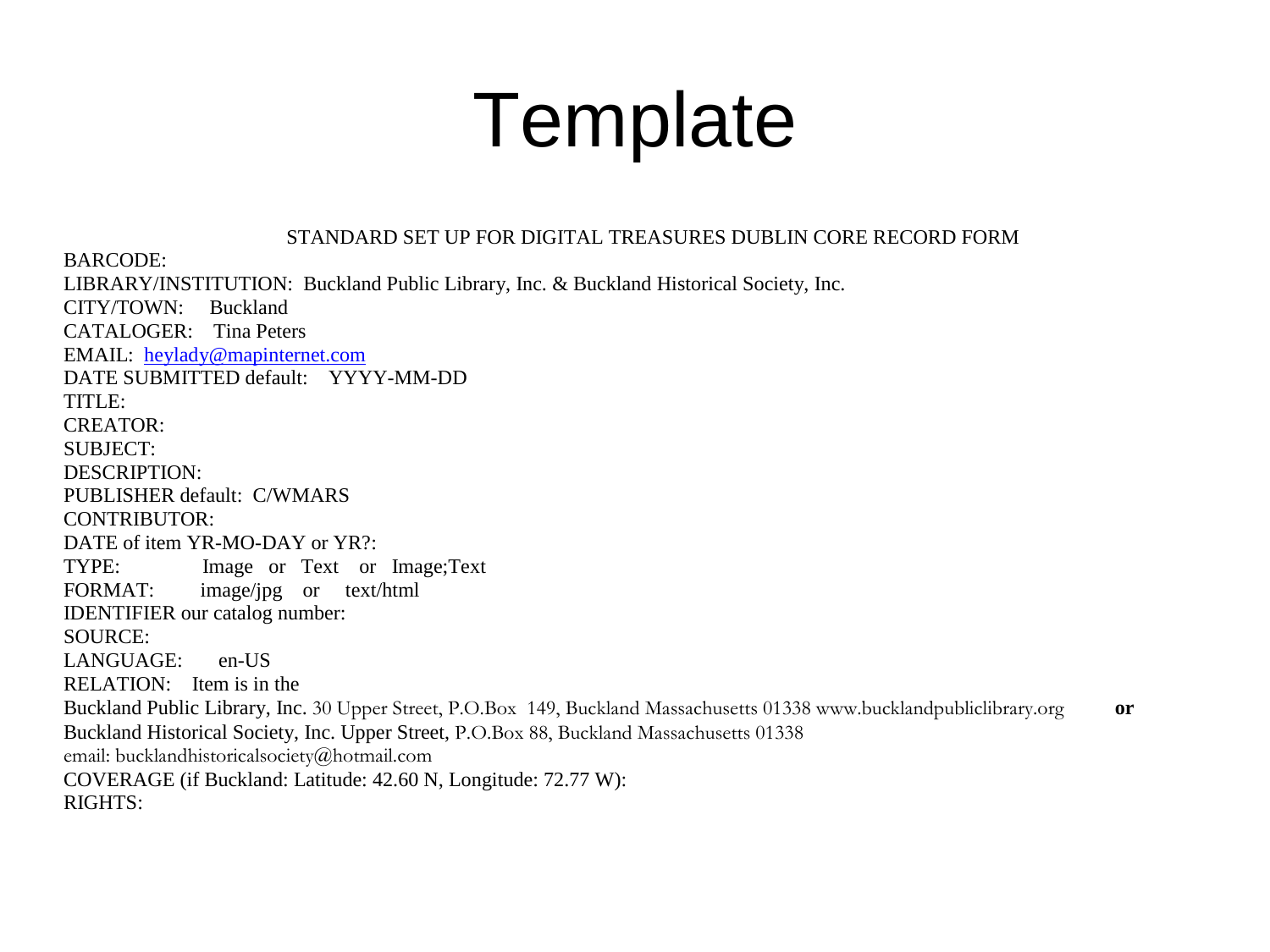BARCODE: *we need to decide on a numbering system* LIBRARY/INSTITUTION: Buckland Public Library, Inc. & Buckland Historical Society, Inc. CITY/TOWN: Buckland CATALOGER: Tina Peters EMAIL: heylady@mapinternet.com DATE SUBMITTED default: YYYY-MM-DD TITLE: National Grange Golden Sheaf Certificate of Pearl C. Wilder CREATOR: National Grange SUBJECT: National Grange.; Agriculture.; Washington (D.C.); Buckland (Mass.) DESCRIPTION:

This certificate measures about 5 inches wide by 7 inches high as a half page in a booklet. The certificate is bound into the booklet at the spine by gold colored thread with a knotted tassel sewn through gold foil paper and tissue paper in a navy blue leather-look cover marked on the back inside as "8253 crafted by The S.K.Smith Co. Chicago-Cleveland-New York." On the outside front cover there is golden embossed lettering with sheaves of grain and a banner styled like a sign which reads, "The NATIONAL GRANGE PATRONS of HUSBANDRY Established 1867." The booklet is in its original presentation paper box which has a black flocked velvet-type fabric cover with a gold foil covered bottom.

Pearl C. (Smith) Wilder (1890-1977) was born in Whitingham VT to Allison and Lillie (Wheeler) Smith. Pearl and her family moved to Buckland when she was young and lived at what is now 277 Ashfield Road. Pearl married Ernest Charles Wilder (1887-1962) a native of Buckland on 31 December 1915. We can assume that Pearl joined the Grange fifty years prior to the 1966 date of presentation, which would be 1916. The Buckland Grange was organized 9 March 1875, received its charter as No. 87 in April 1903, and disbanded due to diminished membership on 30 June 1968.

Transcription of the certificate is as follows: Golden Sheaf Certificate No. 30393 Issued by the National Grange of Patrons of Husbandry in recognition of fifty years continuous Grange membership. Certifies that the name of Pearl C. Wilder has been enrolled in the permanent records of those who have devoted a half century of service to the order..to agriculture..and to mankind. Issued at Washington, D.C. this 18<sup>th</sup> day of April 1966. Signed by Herschel D. Newsom, Master and John W. Scott, Secretary. PUBLISHER default: C/WMARS CONTRIBUTOR: The S.K.Smith Co. Chicago-Cleveland-New York 8253 DATE of item YR-MO-DAY or YR?: 1966 April 18 TYPE: Text FORMAT: text/html IDENTIFIER our catalog number: *need to have BHS catalog number assigned* SOURCE: [blank] LANGUAGE: en-US RELATION: Item is in the collections of the Buckland Historical Society, Inc. Upper Street, P.O.Box 88, Buckland Massachusetts 01338 email: bucklandhistoricalsociety@hotmail.com COVERAGE: [blank] RIGHTS: [blank]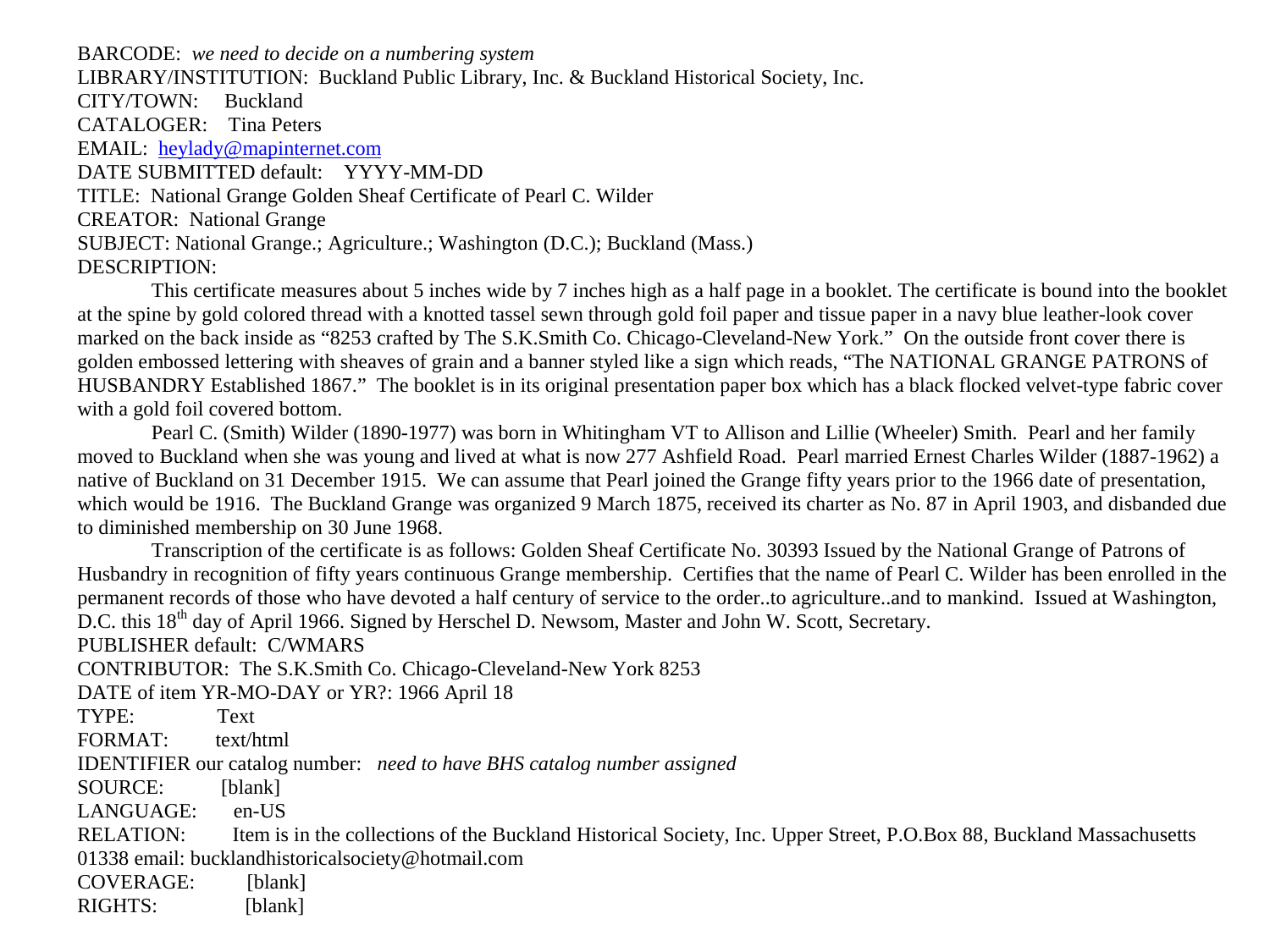### Our "to do" list…

- Finish MetaData & take items to DT
- Create a process for duplicating images for the public if requested
- Create excitement in the community
- Create a display for BPL new wing
- Track hits & inquiries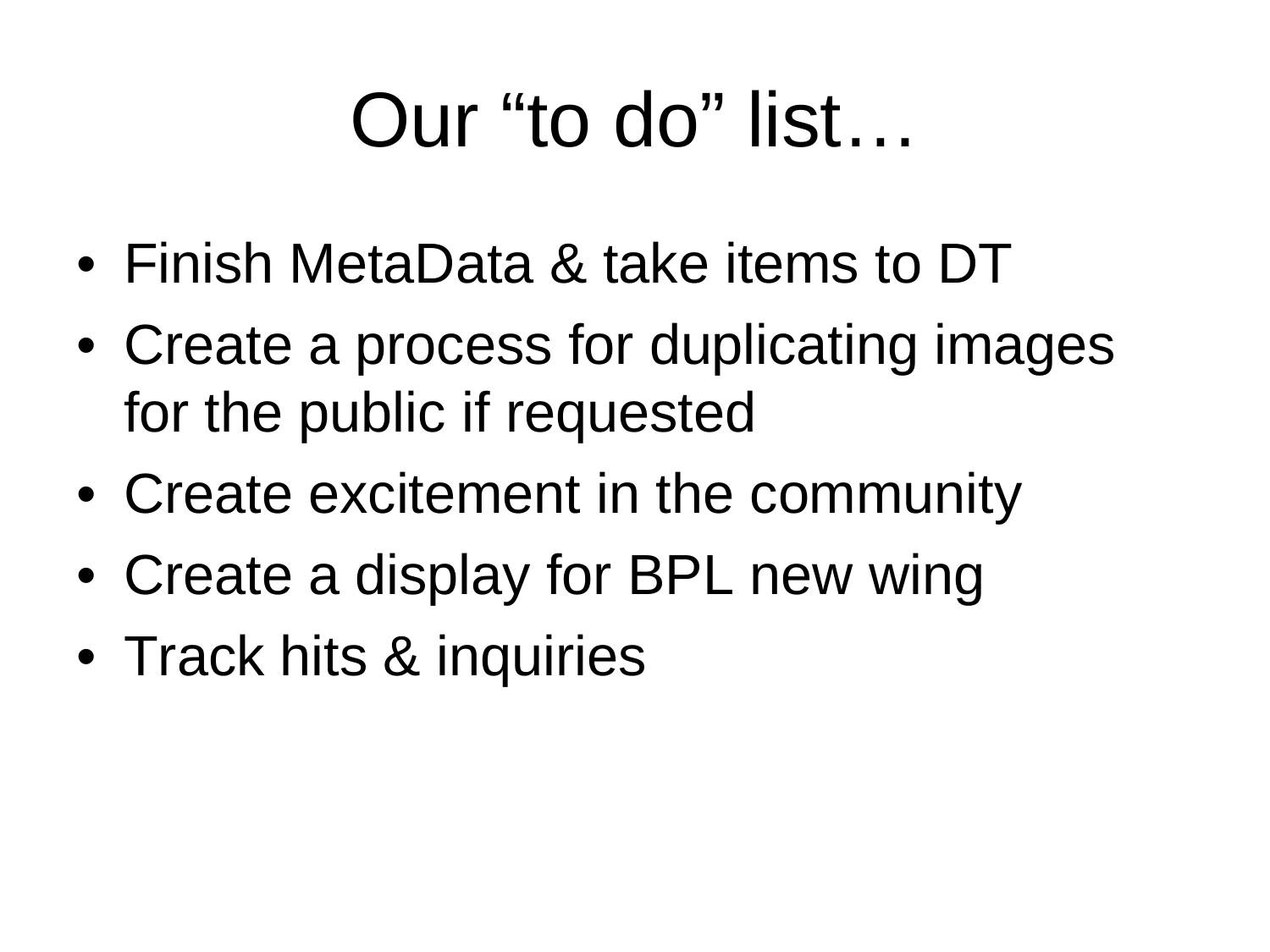# Unintended Consequences…

- Enriching relationships
- Better overall understanding and appreciation of our joint holdings
- More learned about individual pieces, time frames, and people of the past
- MetaData descriptions will translate into better presentation and context of the items in their "home"
- Our findings will support future public gatherings and programs
- New items contributed to BHS
- Increased interest and enthusiasm